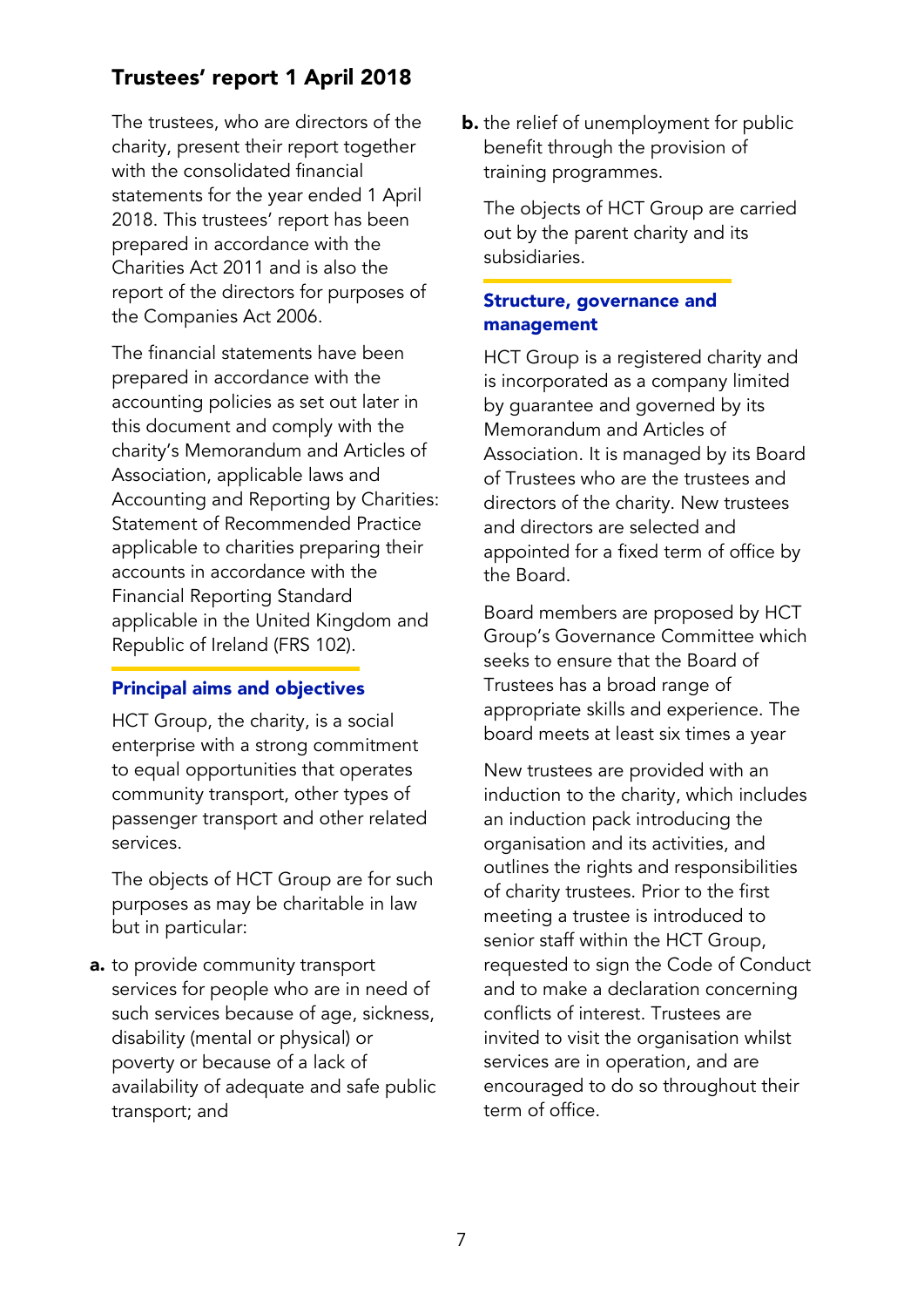## Structure, governance and management (continued)

Following a governance review it was decided that the Regional Advisory Committees could be replaced with a different arrangement to more effectively engage with communities. In order to keep the social mission at the forefront of our business decisions, we have a rolling programme of direct stakeholder outreach in each of our operating regions. We meet regularly with local community leaders, elected officials and heads of community groups to understand local priorities.

We also conduct direct outreach with service users to better understand their needs – through surveys, focus groups and open user or passenger meetings. These enable us to remain accountable to passengers or service users, take feedback, listen to concerns and explore new ideas.

There are three sub-committees of the Board, the Governance and Remuneration Committee which meets once a year, the Audit Committee which meets twice a year and the Social Impact Advisory Committee, which meets twice a year to review our social impact.

The Chief Executive Officer is Dai Powell OBE. He has been supported during the year by the Chief Financial Officer, John Smart and the Chief Operations Officer, Jane Desmond. These three post holders are known as the Chief Officers and they form the core of the senior management team, together with the heads of department and project managers.

The Board of Trustees makes strategic decisions and the day-to-day operations of the charity are managed by the Chief Officers of HCT Group, delegated to other staff members, as appropriate.

## **Trustees**

The trustees in office during the year were as follows:

| Sir V Cable |  |
|-------------|--|
| P Brennan   |  |
| C Hewitt    |  |
| E Siegel    |  |
| R Sewell    |  |
| A Levitt    |  |
| A Ross OBE  |  |
| J Winter    |  |

.

None of the trustees has or had any beneficial interest in the charity or its subsidiaries.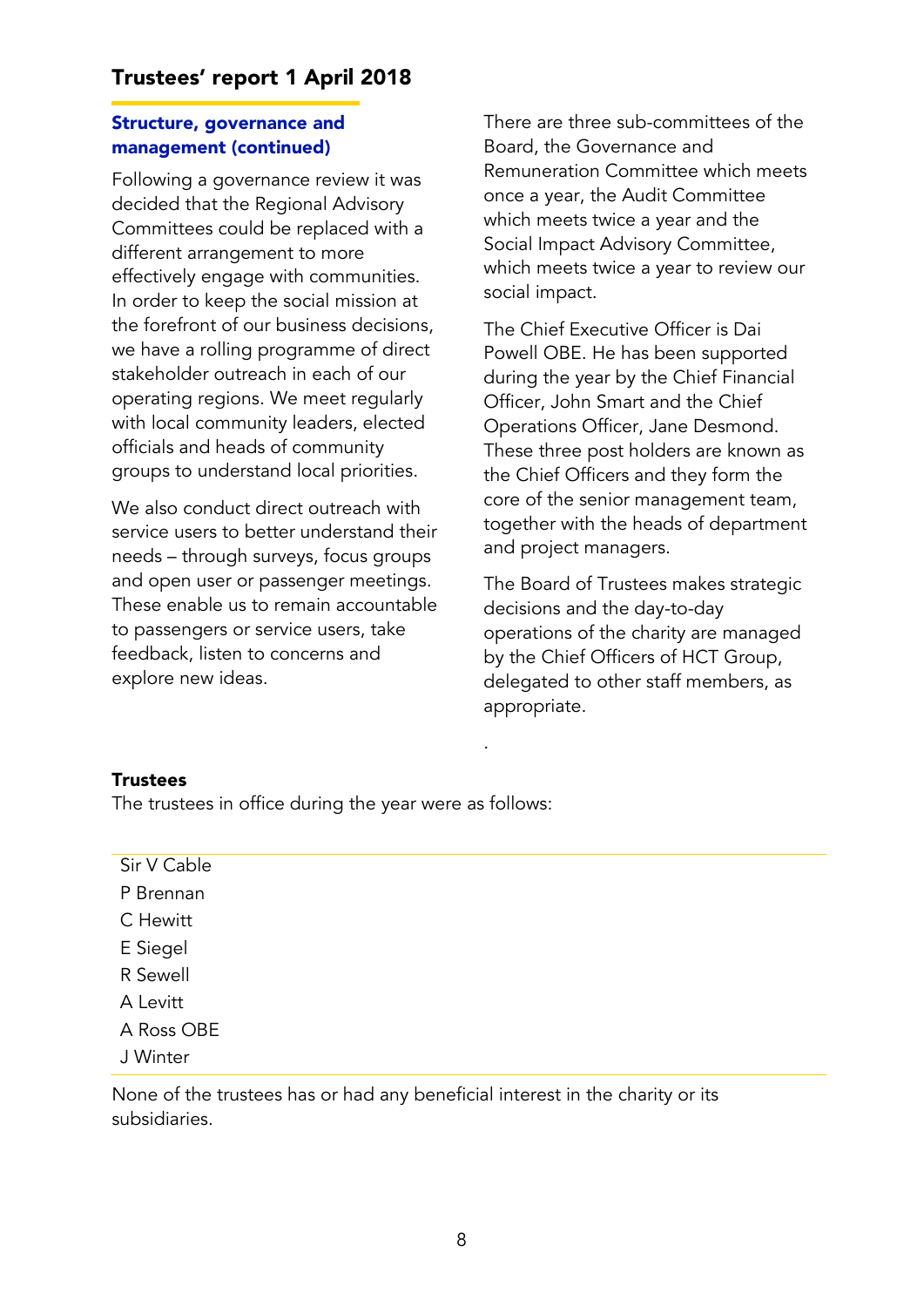### Structure, governance and management (continued)

#### Key management personnel

The key management personnel have been classified as the board of trustees and three Chief Officers who served during the year. They are ably supported by the Senior Management Team which comprises of the three Regional Directors and heads of service from Community Transport, Business Development, Communications, Engineering, Training and Education, Finance, HR and Innovation.

The board of trustees are unremunerated. The remuneration of the Chief Officers is determined by the Governance and Remuneration Committee giving due regard to current market rates and delivery of the business plan.

## Objectives and activities

HCT Group pursues its primary objectives by securing income on a continuing basis that allows it to provide services which fulfil the criteria set down in its Memorandum and Articles of Association, as stated in the previous paragraph. Income is secured from three primary sources: commercial contracts (via its trading subsidiaries), grant funding, and service level agreements with local authorities and other government agencies. The commercial contracts are with public sector bodies, under which HCT Group aims to deliver a service that offers best value, in terms of quality and price, to both service users and its contractors.

The Group is committed to providing a proportion of any profit generated in each of the areas in which it operates to provide additional services in that area.

The activities of the Group are set out in the Strategic Report.

The activities of the Group are set out in the Strategic Report.

# Statement of trustees' responsibilities

The trustees (who are also directors of HCT Group for the purposes of company law) are responsible for preparing the trustees' report, strategic report and financial statements in accordance with applicable law and United Kingdom Accounting Standards (United Kingdom Generally Accepted Accounting Practice).

Company law requires the trustees to prepare financial statements for each financial year which give a true and fair view of the state of affairs of the charity and the group and of the income and expenditure of the group for that period.

In preparing these financial statements, the trustees are required to:

- select suitable accounting policies and then apply them consistently;
- observe the methods and principles in Accounting and Reporting by Charities: Statement of Recommended Practice applicable to charities preparing their accounts in accordance with Financial Reporting Standard 102;
- $\blacksquare$  make judgements and estimates that are reasonable and prudent;